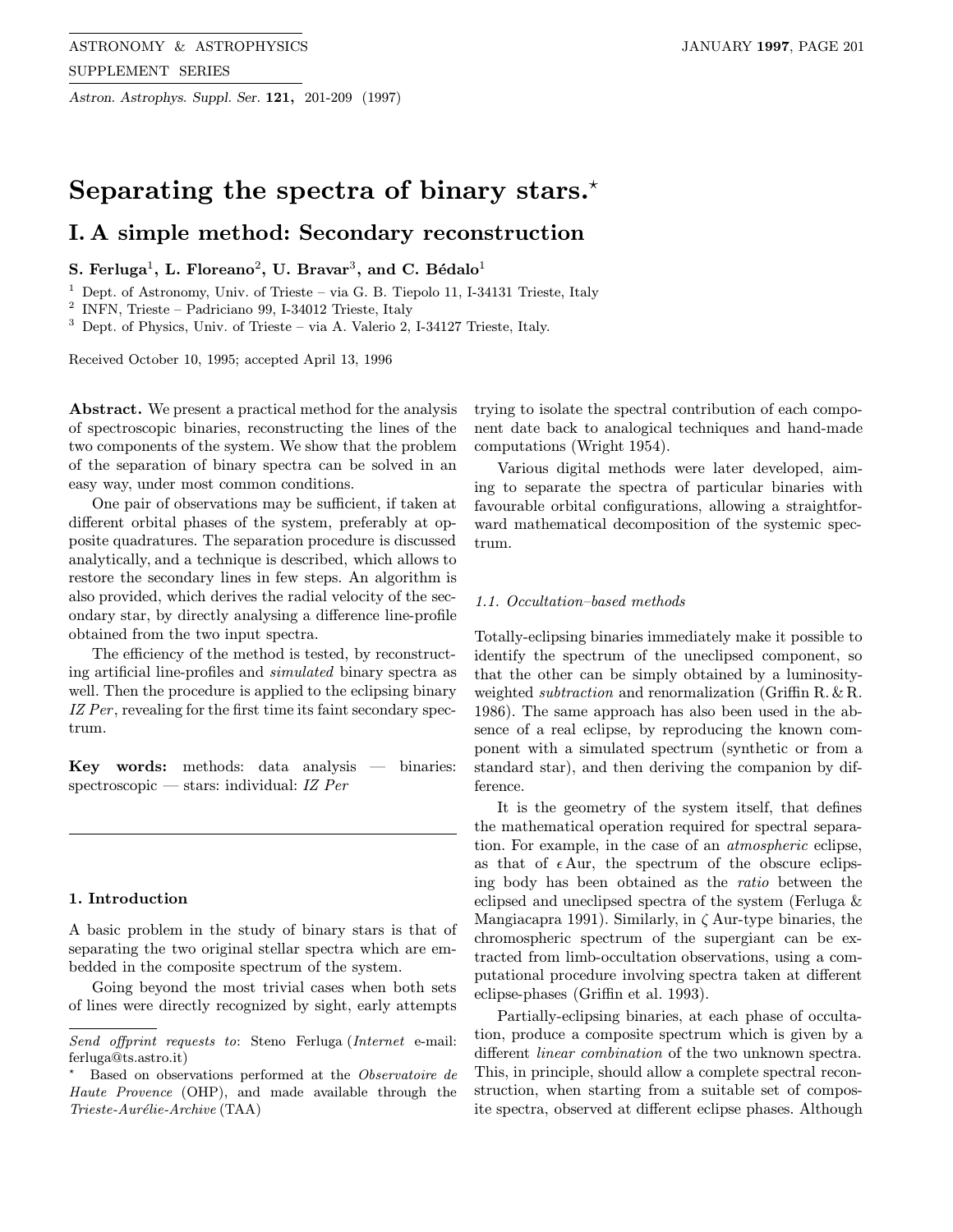conceptually simple, the implementation of this method has still to be fully developed.

## 1.2. Doppler–shift methods

The majority of spectroscopic binaries, being noneclipsing systems, require special separation methods, based on the different radial velocity of the components. In the simplest situations, the two spectra may consist of a few non-overlapping lines; this may happen for detached early-type binaries, observed at opposite elongation phases. In such conditions, the lines of each component may be isolated from the continuum by a practical divide-and-cut method (Pilachowski & Sowell 1992).

Generally, however, more sophisticated separation and reconstruction techniques are required to treat the common cases when the two spectra are crowded with lines and very closely intertwined, and also when the Doppler splitting of input spectra is poor. This happens, for example, in the case of semidetached  $(sd)$  and contact  $(c)$  binaries, or when available observations concern only intermediate phases, instead of opposite elongations. Recently, different advanced methods have been independently presented.

Providing full spectral reconstruction under most general conditions, these new proposed methods are based on complex algorithms; they usually require a large number of composite spectra, observed at different rotational phases of the system, in order to extract the two components. In particular, the advanced disentangling method by Simon & Sturm (1993) is based on the inversion of a linear-transformation matrix to separate the two components; its precision depends on the dimension of the matrix, which corresponds to the number of composite spectra employed. And also the sophisticated *tomographic* method by Bagnuolo & Gies (1991), which is based on an iterative algorithm similar in principle to the tomography used in medical physics, has a precision depending on the number of composite spectra used in the reconstruction process.

## 1.3. The present approach

With the purpose of conceptual and practical simplicity, we developed an original Doppler-shift method to separate the spectra of binary stars. It requires only a pair of observations at different orbital phases (elongations preferably) and elementary computations.

A full reconstruction of the secondary absorption spectrum is obtained after few iterations, by applying a simple sequence of algebraic operations and Doppler-shift compensations to the pair of observed spectra. Then the primary spectrum is trivially derived by difference, renormalization and shift-compensation, from the systemic spectrum and the reconstructed secondary.

A larger number of available spectra, at various orbital phases, will obviously increase the signal-to-noise quality of the result; and this may be useful for faint targets. The procedure works powerfully even when the secondary spectrum is very weak, and/or when the primary and secondary lines overlap. In fact, the earliest conception of our method (Ferluga et al. 1991) was aimed precisely at the detection of faint double-lined eclipsing binaries.

#### 2. The reconstruction procedure

Our separation method is based on the analysis of one pair of spectra of the system, obtained at two different orbital configurations. Both spectra must be taken out of eclipse or conjunction.

The method is applicable in most general cases (only secondary spectra with emission lines are excluded). We shall see that the extraction procedure requires, to converge, a secondary spectrum containing at least one window of flat continuum, in the observed spectral range.

#### 2.1. The input spectra

Observations at opposite or near-opposite phases are preferable, and at quadratures (opposite elongations) are optimal. So the displacement of secondary lines is almost symmetrical in the two phases, and maximum at quadratures. Conventionally, for the two observed phases  $\Phi_1$  and  $\Phi_2$ , we use the index 1 to label the phase with the most blue-shifted primary (most red-shifted secondary).

There are no special requirements for the adopted wavelength range  $[\lambda', \lambda'']$ , and for the spectral resolution, except that all instrumental settings must be the same for both spectra. Also the standard intensity-wavelength calibration, and the (optional) continuum-normalization as well, should be initially performed in an *identical* way.

The procedure is applicable, in principle, even if the input spectra have no recognizable continuum. Practically, in place of the *continuum* level, each input spectrum  $\Phi_i(\lambda)$ may be normalized with respect to its average intensity level  $\int_{\lambda'}^{\lambda''}\Phi_i(\lambda)d\lambda/(\lambda''-\lambda')$ , coinciding with the continuum only if the integrated contribution of the lines is negligible. However, for simplicity's sake, we shall still use the word *continuum* instead of the expression *average inten*sity, when describing normalization and renormalization procedures hereafter (e.g. in Sect. 2.4).

#### 2.2. The difference spectrum

The first step of the procedure is to compensate for the radial velocity of the primary star in our intensitynormalized spectra. So we get two velocity-corrected spectra  $C_1(\lambda)$  and  $C_2(\lambda)$ , where each *primary* line has its laboratory wavelength  $\lambda_{\text{lab}}$ .

The composite spectra  $C_1(\lambda)$  and  $C_2(\lambda)$  are then subtracted point-by-point one from the other: in this way the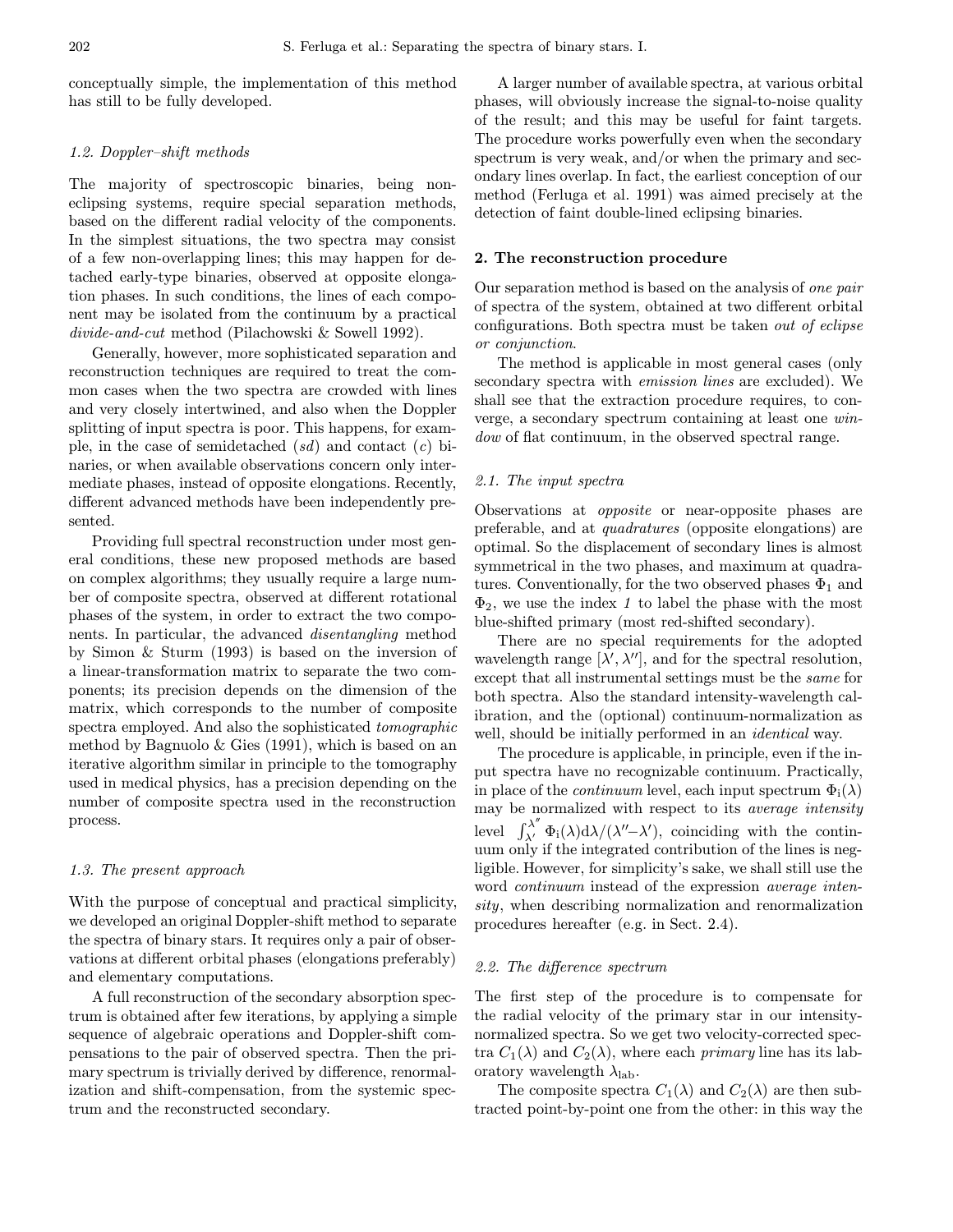primary lines are eliminated (assuming the star is not intrinsically variable), and what we obtain is the difference spectrum

$$
S(\lambda) = C_2(\lambda) - C_1(\lambda). \tag{1}
$$

This special spectrum, which we shall also call S $spectrum$ , contains – in principle – no trace of primary lines (if the primary velocity has been correctly compensated for); while it shows symmetrical excursions around the zero level (that is now the continuum). Each secondary line is represented by an undulated feature, hereafter named S-profile, which consists of the line itself, flanked by (and possibly merged with) its capsized and shifted replication. Figure 1 shows how the S-spectrum is obtained by starting from two spectra observed at nearopposite phases.



Fig. 1. Generation of the S-spectrum (schematic). Above: the input spectra  $\Phi_1$  and  $\Phi_2$ , containing primary (dashed) and secondary (solid) features. *Middle*: the shifted spectra  $C_1$  and  $C_2$ , both with the primary lines at rest-wavelength. Below: the difference spectrum  $S = C_2 - C_1$ . Note that  $s \neq k$  for merging profiles (right, dotted)

In practical applications, the secondary star is generally much fainter than the primary (up to only  $1\%$ ); so we shall realistically describe the secondary lines as an additional effect on the input spectra (though the treatment is independent of the secondary brightness). Then, if  $F_A$ is the spectrum of the primary star at rest (normalized to the continuum of the system), the contribution of the secondary star to the two input spectra can be represented

with  $f_1(\lambda)$  and  $f_2(\lambda)$ , defined by:

$$
C_1(\lambda) = F_A(\lambda) + f_1(\lambda); \qquad C_2(\lambda) = F_A(\lambda) + f_2(\lambda).
$$

Note that, while  $F_A$  is a normal spectrum (*continuum*=1), the functions  $f_1$  and  $f_2$  have the form of superimposed perturbations (continuum=0), to be renormalized later (Sect. 2.4). With the above definitions, the S-spectrum in Eq. (1) is reduced to:

$$
S(\lambda) = f_2(\lambda) - f_1(\lambda), \tag{2}
$$

where only the secondary signal is left (while the primary  $F_A$  is cleared off).

Since the twin images  $f_2$  and  $-f_1$  of the secondary lines (displaced and mirror-like) are entangled in the Sspectrum above, they should be first separated, re-oriented and shifted, and then recombined. We shall use an iterative method, restoring the line step by step, with an original shift-check-sum technique.

#### 2.3. Reconstruction of a line–profile

We must state beforehand that, if the two images of a line are well separated within the S-profile, without overlapping, clearly each one is representative of the original feature. So, in this case, there is absolutely no problem.

Problems arise, instead, as soon as we want to recover the shape of a line when its original images partially overlap and neutralize each other, so that a merging S-profile is formed. It happens when the width of a line is large with respect to the velocity separation of input phases. In this case, profile restoration is needed.

Our reconstruction procedure starts from the pair of composite spectra  $C_1$  and  $C_2$ , which through Eq. (1) provide the difference-spectrum  $S(\lambda)$  to be processed. Our purpose is then to derive, in Eq. (2), the form of its constituent functions  $f_1(\lambda)$  and  $f_2(\lambda)$ . They are symmetrical, because  $f_1$  is a *shifted* replication of  $f_2$ . The Doppler shift, corresponding to the difference in radial velocity  $\Delta v_{12} = v(f_1) - v(f_2) = v_B(C_1) - v_B(C_2)$  of the secondary component in the two spectra, will be hereafter indicated by  $k = \lambda \cdot \Delta v_{12}/c$ . So, it is identically:

$$
f_2(\lambda) = f_1(\lambda + k), \tag{3}
$$

with  $k > 0$  because of our initial choice of indexes.

Let us now assume for simplicity's sake a secondary spectrum having a single spectral line, and being equal to the continuum outside the interval containing that line. Supposing this interval is  $[\lambda_a, \lambda_b]$  for  $f_2(\lambda)$ ; then, according to Eq. (3), it will be  $[\lambda_a + k, \lambda_b + k]$  for  $f_1(\lambda)$ .

It follows that a particular interval  $[\lambda_a, \lambda_a + k]$  exists, in which  $f_2(\lambda)$  displays the line-profile, while we still have  $f_1(\lambda) = 0$ . Therefore, in this interval, from Eq. (2) we can derive  $f_2(\lambda) = S(\lambda)$ . So, in the interval  $[\lambda_a, \lambda_a + k]$ , both  $f_1$  and  $f_2$  are determined.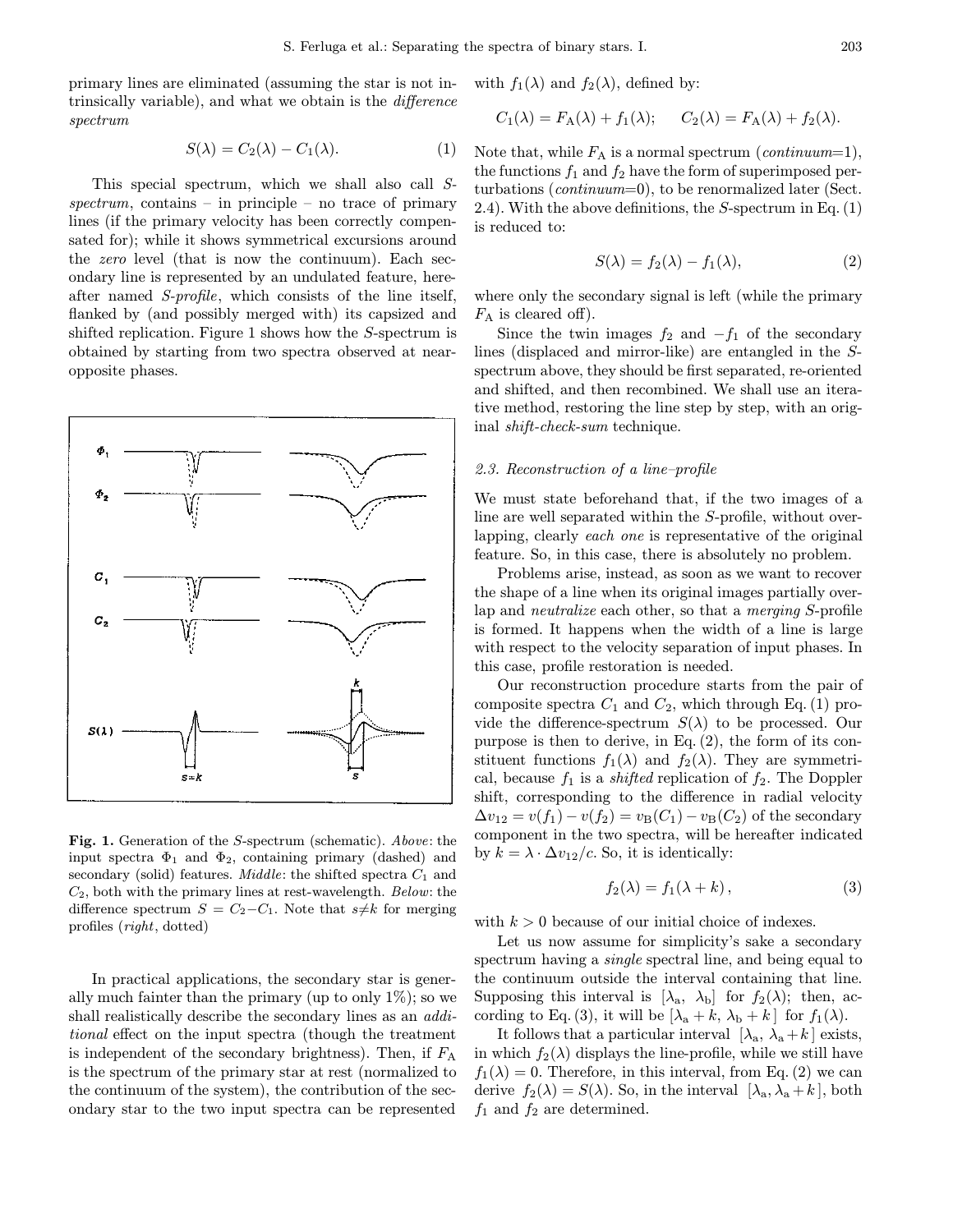Then, by knowing  $f_2$  in the above interval, we are able to compute, from Eq.  $(3)$ , the values of  $f_1$  in the new interval  $[\lambda_a+k, \lambda_a+2k]$ . Now, in this interval, from Eq. (2) we can also derive  $f_2 = S + f_1$ . Thus, in the new interval  $[\lambda_a + k, \lambda_a + 2k]$ , both functions  $f_1$  and  $f_2$  can be obtained.

This leads through Eq. (3) to the values of  $f_1$  in the next interval  $[\lambda_a + 2k, \lambda_a + 3k]$ , and so on. In such a way, by iteratively applying Eqs. (3) and (2), we are able to reconstruct the whole function  $f_1(\lambda)$ , representing the contribution of the secondary spectrum.



Fig. 2. Reconstruction of a line-profile, drawn schematically as a triangle. Above: the original line images  $-f_1$  and  $f_2$ , displaced by the shift k, which are merged into the S-spectrum. Below: from the S-spectrum (thick line), the profile restoration is achieved step by step, here in 2 iterations (progressively thinner lines):  $(S) = S$ -profile;  $(1a) =$ max  $\{(S), -(S)_k\}; (1b) = (S) - (1a); (2a) = \max\{(S), -(1b)_k\};$  $(2b)=(S)-(2a)$  = original line-profile  $f_2$ . Note: index k means that the spectrum is red-shifted by  $k$ 

The reconstruction can be carried out in a practical way, by repeatedly comparing the S-profile with a shifted and reversed image of itself, which is implemented step by step until the complete line profile is formed. The steps are shown in Fig. 2, considering a schematic triangle-shaped line. Let us remark how easy the procedure is, involving only elementary operations.

The requested number  $n$  of steps is proportional to the width of the feature to be reconstructed. Since each iteration restores only a portion of the profile, and the length of this portion is  $k$ , then:

$$
n = \mathrm{int}\left(\frac{\lambda_b - \lambda_a}{k}\right) + 1,
$$

 $[\lambda_a, \lambda_b]$  being the total width of the feature. Normally, the integer  $n$  is generally a small number (a few units).

This method can be applied also in the general case when the function  $f_1(\lambda)$  represents a full set of spectral lines, provided that it still contains one window on the flat continuum, wider than k. This interval  $\Delta\lambda > k$ , in which  $f_1 = 0$ , is the required basis for running our reconstruction procedure; otherwise, the iterations will not converge.

In practice, working with a real spectrum, we can consider that the profile of an isolated line reaches the continuum, outside a suitable interval around its peak. When dealing with an observational S-spectrum, the extremes of our interval can be found, for example, where the far 'tails' of S-profile merge into the noise fluctuations of the continuum itself.

#### 2.4. Restoration of the original spectra

Owing to the way it has been defined, the restored function  $f_1(\lambda)$  describes only the *shape* of the secondary lines, referring to a 'differential' zero-level continuum. Now, a proper renormalization procedure should be established.

The primary spectrum can be isolated, by simply removing the secondary lines from the normalized systemic spectrum  $C_1$ :

$$
F_{\mathcal{A}}(\lambda) = C_1(\lambda) - f_1(\lambda).
$$

Precisely,  $F_A$  is the spectrum of the primary star  $A$  at the phase  $\Phi_1$ , normalized with respect to the *total* systemic intensity (that is the  $C_1$  level).

In order to be consistent with this normalization, the secondary spectrum needs only to be raised back to its original unity-level continuum (formerly the  $C_1$  level):

$$
F_{\mathcal{B}}(\lambda) = f_1(\lambda) + 1.
$$

So,  $F<sub>B</sub>$  is the spectrum of the star B at the same phase, normalized to the systemic intensity as well.

Our restoration procedure, if concluded at this point, may already be useful for most practical applications. Let us note, however, that it does not match the standard definition of normalization, which is generally referred to the star's own intensity.

To proceed further, one should know independently the fractional luminosities  $h_A$  and  $h_B$  of the two stars (relative height of their continua<sup>1</sup>). Assuming for simplicity's sake a small-enough spectral range  $[\lambda', \lambda'']$  where the luminosities of the two stars may be considered constant, the two original intensity-normalized spectra are then:

$$
I_{\rm A}(\lambda)=[F_{\rm A}(\lambda)-h_{\rm B}]/h_{\rm A}; \quad I_{\rm B}(\lambda)=[F_{\rm B}(\lambda)-h_{\rm A}]/h_{\rm B}.
$$

Referring, more precisely, to the *average intensity* levels (Sect. 2.1), with  $h_A + h_B = 1$ .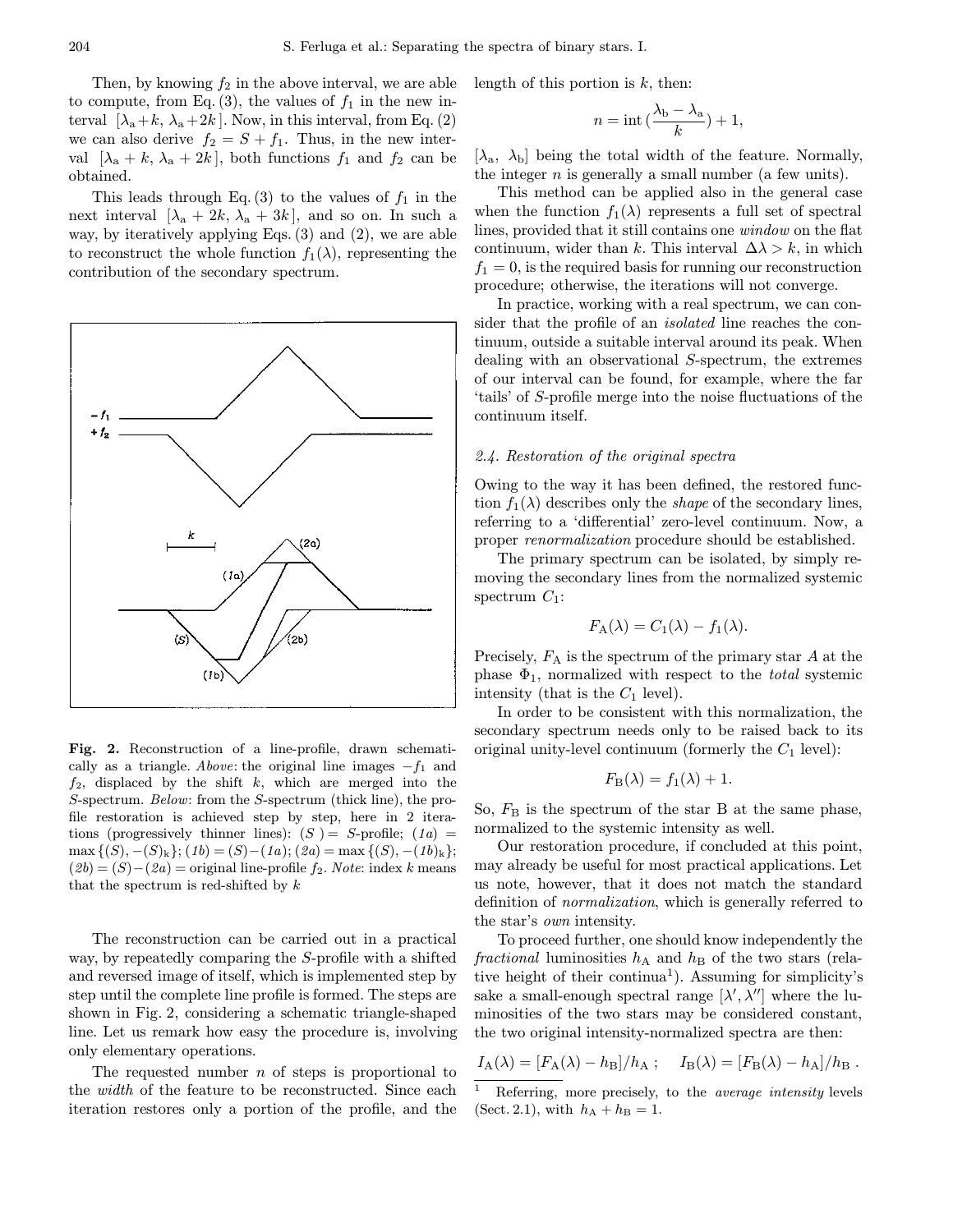Finally,  $I_A(\lambda)$  and  $I_B(\lambda)$  should be correctly shifted in  $\lambda$ , to compensate for the orbital motion.

Such fully-restored spectra may be obtained, in principle, for eclipsing binaries, where  $h_A$  and  $h_B$  can be accurately measured by occultation spectrophotometry.

The algorithms introduced in this section have been verified by using tests and simulations, applied to artificial line-profiles and modelled binary spectra, which will be shown in Sects. 3.1 and 3.2. Finally, an application to a true binary star will be presented in Sect. 3.3.

#### 2.5. Quality requirements and implementations

Since the iterative procedure takes  $n$  steps, any spurious difference between the input data will be replicated n times (and possibly amplified) onto the processed spectra. For this reason, preliminary cosmetics is necessary, to correct CCD defects and/or to remove cosmic-ray spikes. Moreover, the two observational spectra must be carefully equalized before processing, in order to compensate for possible normalization discrepancies.

It is also convenient to contain the propagation of noise, by applying the minimum possible number of iterations, on those parts of the spectrum which do not need complex reconstruction. Generally, sharp metallic lines are already restored at the first step, while iterations may only reconstruct the profiles of broader lines (e.g. Balmer series).

Our method, as defined above, restores the function  $f_1(\lambda)$  by proceeding in the sense of increasing wavelength (that is rightward in Fig. 2). The quality of the extraction can be improved by applying the symmetric procedure, that is by starting from the reversed difference-spectrum  $-S(\lambda)$ , and using the opposite shift  $-k$ ; so we can reconstruct the function  $f_2(\lambda)$  (performing a *leftward* restoration). Thus, we can derive a new version of the primary spectrum  $F'_{\mathbf{A}}(\lambda) = C_2(\lambda) - f_2(\lambda)$ ; and finally by averaging (after shift compensation) the two versions of  $F_A$ , we may get a primary spectrum with reduced noise and smaller distortions. Similarly, we can obtain another version for the secondary spectrum  $F'_{\text{B}}(\lambda) = f_2(\lambda) + 1$ , allowing us to compute an improved mean-version also for  $F_{\text{B}}$ .

Coaddition of multiple exposures, taken at a given phase, may enhance the  $S/N$  ratio. In the same way, by employing different pairs of input phases, more S-spectra can be obtained, providing independent reconstructions: their average will further improve the  $S/N$  value.

On the other side, problems may arise when attempting the restoration of cool stellar spectra crowded with overlapping lines, and having a poorly-defined continuum. Similarly, edge distortions may arise in the presence of truncated line-profiles at the extremes of the spectrum.

In synthesis, although the method may work also under unfavourable conditions, its full power is displayed only when applied to high-quality observational spectra. Such data are actually provided by state-of-the-art astronomical instrumentation, particularly concerning highly stable, sensitive and flawless receptors. Quality requirements will be even more compelling for the profile-analysis algorithm introduced below.

#### 2.6. Determination of the k–shift

Our separation method uses the secondary shift  $k$  as an input parameter (this also happens, incidentally, for other Doppler-based methods mentioned in Sect. 2.1). If some secondary lines are already evident on the input spectra  $C_1$  and  $C_2$ , the case is trivial since k can be directly measured. On the other side, difficulties may arise when the secondary signal is revealed only after the compensation of primary lines in the S-spectrum.

As shown in Fig. 1, only for non-merged S-profiles can one take the peak-to-peak distance s as representative of k. Generally, for all merging situations, the assumption  $k = s$  is misleading. As a result, the reconstructed lines risk becoming stronger than real (tests in Sect. 3.1).

Given the astronomical importance of some situations of merged profiles, we think it is worthwhile studying a way of determining  $k$  independently, before performing the spectral reconstruction. Such a derivation of  $k$  may be required, for example, in the following cases:  $i)$  when only intermediate phases are available, and the relative Doppler shift may be not large enough to separate, in the S-spectrum, the dual images of metallic lines (gaussian approx.);  $ii)$  when the secondary star is so faint that its metallic lines are not detectable, and in the S-spectrum only overlapping Hi lines are seen (lorentzian approx.).

The shape of the S-profile is studied analytically in the appendix A, where a special algorithm is derived. It performs the conversion  $s \to k$  by assuming a gaussian (or lorentzian) approximation for the secondary lines.

As a straightforward result, the determination of  $k$ may allow the computation of the masses of the two components A and B of the system. For example, let us suppose that our S-spectrum is obtained by difference from two opposite quadrature phases, correctly shifted to compensate for the motion of primary lines; then  $k$  corresponds to twice the secondary radial-velocity, plus twice the primary radial-velocity (just compensated for). Precisely, for circular orbits, we have:  $k/\lambda = 2(K_A + K_B)/c$ , where  $K_A$  and  $K_B$  are the maximum radial-velocities (barycentric) of the two stars. As  $K_A$  is well measured from primary lines, the knowledge of  $k$  will then provide a preliminary determination of  $K_{\text{B}}$ . This will give us the spectroscopic mass-ratio  $q = m_B/m_A = K_A/K_B$ which, combined with other known parameters of the system (e. g., see Batten et al. 1989), may finally provide the masses and other absolute elements of the binary star.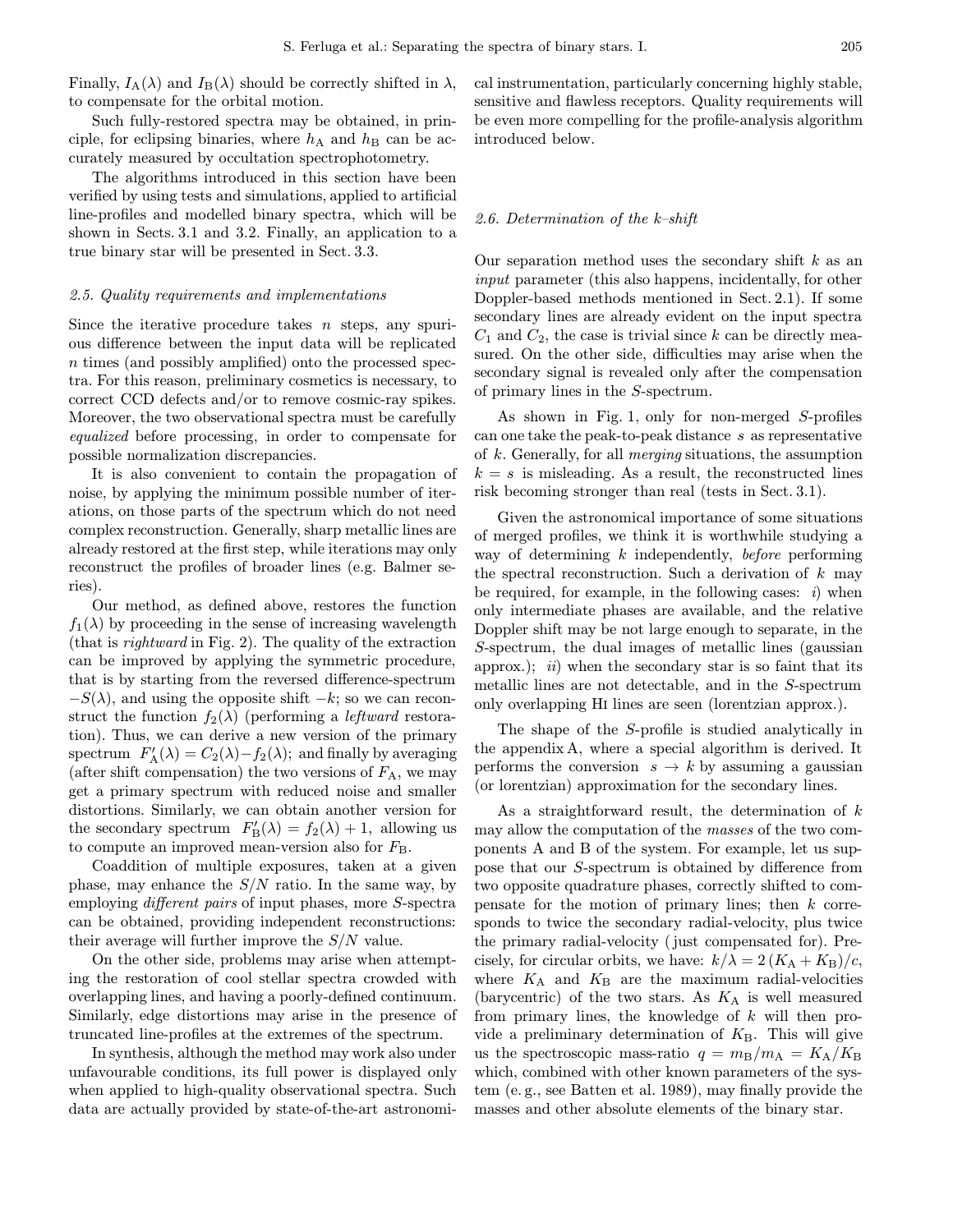## 3. Tests and applications

The observational material used for the development and the tests of our reconstruction method, and also for its first application, was obtained at the Observatoire de Haute Provence (OHP) in France. The spectra were taken at the 1.52-m telescope by using the  $Aurélie$  spectrometer (Gillet et al. 1994) equipped with its mono-dimensional CCD detector (2048-pixel array).

In the tests hereafter, the basic idea is to construct a composite spectrum, made up of two known originals, and then to check on how well the spectral restoration procedure described in Sect. 2 is able to reproduce them separately. A successful performance will then provide support for the application of our method to the real binary star IZ Per, finally revealing a faint secondary spectrum.

#### 3.1. Reconstruction of artificial profiles

In order to evaluate the stability of the reconstruction method, with respect to noise fluctuations on the Sspectrum, and to possible errors on the value of the shiftparameter  $k$ , we prepared some analytically-generated line profiles and derived the S-features. Then we reconstructed the lines by applying our procedure, and compared the results with the originals.

We used both gaussian and lorentzian functions to create realistic line-profiles, with superimposed poissonian noise produced by a random number generator (Fig. 3). So a large collection of S-profiles was obtained, for k values ranging from 0.1 up to 2 times the line fwhm. Then we reconstructed the input lines, by checking different values of  $k$  that ranged from  $0.5$  to  $1.5$  times its original value. From the above tests we derived the following conclusions: i) the noise is amplified by each iteration;  $ii$ ) an error on k leads to an error in the intensity of the restored line (if the input value of  $k$  is overestimated the restored lines are deeper than real, and vice-versa).

However, from a practical point of view, these effects are tolerable when we do not need too many  $(n \leq 10)$ iterations for the reconstruction, when the relative error on k is less than  $\sim 10\%$ , and when the noise is small, so that  $S/N \gtrsim 10$  on the secondary spectrum. Thus, on the observed composite spectra, we should have  $S/N \gtrsim 10/h_B$ where generally the fractional luminosity of the secondary is  $h_{\rm B} \ll 1$ .

## 3.2. Separation of simulated binary spectra

For testing the method under typical observational conditions and with real spectra, we used *simulated obser*vations. By using a modelling code (Bradstreet 1993), we constructed some fictitious binary systems, each consisting of a close pair of well-known bright stars. Then we simulated the systemic spectrum, by combining and adapting the two known spectra, to reproduce the relative intensities, radial velocities at different phases, rotational linebroadening, noise, etc. Finally, we applied the separation procedure, and checked how accurately the extracted spectra matched the input originals, for a variety of conceivable conditions.



Fig. 3. Tests with artificial profiles: *left*, gaussian blend; right, lorentzian line. Above: original features (solid), and S-spectrum (dashed). Below: step-by-step reconstruction

The spectra used in these simulations (Bédalo 1995) were taken from the *Trieste-Aurélie-Archive* (TAA). This local facility (Ferluga & Mangiacapra 1994) contains a collection of high-resolution optical spectra – mainly from standard, peculiar and binary stars – taken at the OHP with  $Aur\'{e}lie$  by observers from Trieste (about 1000 stored spectra). The TAA provides free on-line data retrieval<sup>2</sup>, and it will allow on-line access to our S-profile conversion algorithm (Appendix A).

An example of simulation is given by the hypothetical binary *EtaVega-2*. This object is composed of the pair  $A = \eta A u r$  and  $B = Vega$ , closely rotating with a supposed period of 2 days. Assuming (for sp. types  $B3V+A0V$ ) the masses  $M_A = 7.63 M_{\odot}$  and  $M_B = 2.90 M_{\odot}$  (cf. Schaifers & Voigt 1981), our model has a separation  $a = 14.6 R_{\odot}$ between the two stars (while their radii are  $R_A = 4.80 R_{\odot}$ and  $R_{\rm B} = 2.41 R_{\odot}$ ).

Figure 4 shows the simulated composite spectrum of  $Eta Vega-2$ , namely  $C_1$ , generated at the first quadrature. By applying the reconstruction procedure, we extracted a secondary spectrum  $F<sub>B</sub>$ . This should be compared with the original spectrum  $F_0$  of our secondary star (*Vega*, broadened by  $v_{\text{rot}} \simeq 50 \,\text{km} \,\text{s}^{-1}$  for synchronous rotation).

Soon on the Web (http://www.oat.ts.astro.it).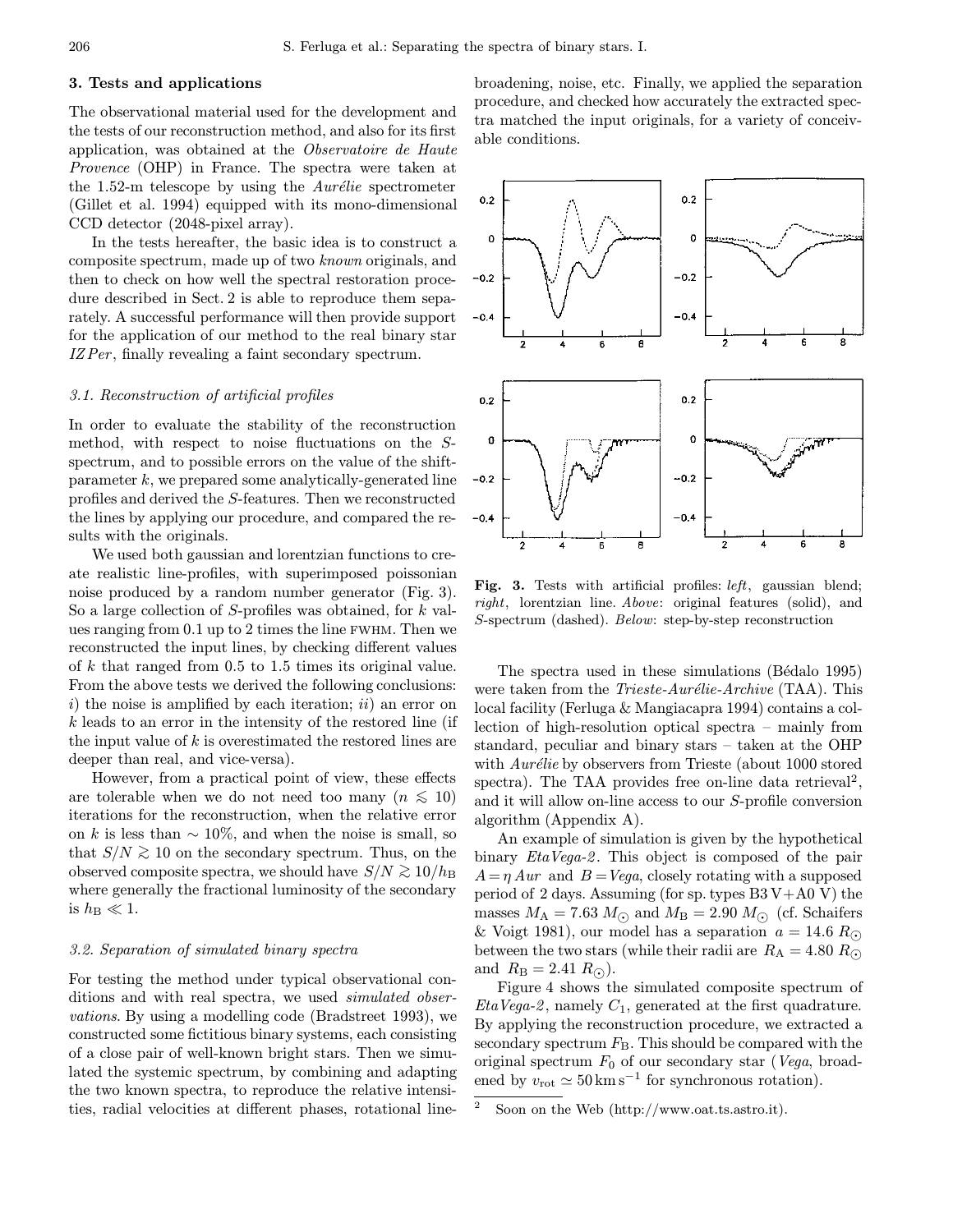

**Fig. 4.** *EtaVega-2*, a simulated binary spectrum  $(C_1)$ . The extracted secondary  $F_{\rm B}$  matches the spectrum  $F_0$  of Vega

#### 3.3. An illustrative application to IZPer

The earliest idea of our separation technique, to be applied to real astronomical objects, was conceived for the eclipsing binary IZ Per, when we first detected that it was double-lined, and we struggled to isolate the faint secondary spectrum. A pioneering attempt at line reconstruction was made for  $H\gamma$  of IZPer B (Ferluga et al. 1991).

The actual observations of IZ Per were performed with  $Aur\'elie$ , in the framework of a survey program, in search of double-lined eclipsing binaries (Ferluga et al. 1993). The spectra of the survey, taken at high  $S/N$  in the range  $[4080 \text{ Å}, 4500 \text{ Å}]$ , are now available in the TAA.

We applied the separation procedure to a pair of mean quadrature spectra, using coadded exposures taken during various orbital cycles. The k-parameter for the reconstruction is provided by the S-profile of MgII  $\lambda$  4481 Å, where the dual images of the secondary line are split well apart.

Figure 5 displays the resulting spectra of the components. Note the wide  $H\gamma$  wings in the secondary spectrum  $F_{\rm B}$ , practically *unpredictable* by simple visual inspection of the observed systemic spectrum  $C_1$ . The appearing of such feature only in the extracted spectrum is surprising, and one may wonder whether it is definitely real and not an artifact. This is easy to prove. First, the existence of a secondary  $H\gamma$  is revealed by a slight mirror-like asymmetry of the systemic profile at quadratures  $C_1$  and  $C_2$  (detectable by careful overplotting). Second, our reconstruction is confirmed by simulations, see EtaVega-2 (Fig. 4) where the extracted  $F_{\rm B}$  perfectly matches the test-profile  $F_0$  embedded in the composite spectrum  $C_1$ .

For IZ Per B, the resulting depth of  $H\gamma$  and  $H\delta$  is about 10% of the systemic continuum. There are also features of the secondary spectrum reaching only  $\sim$  1% of the primary continuum, as the Si II(3) doublet  $\lambda \lambda$  4128, 4131 Å seen just above the noise-level.

rig I I  $H_{\gamma}$ nýt I ÆГ 4450  $\lambda$  (A) 4350 4400

Fig. 5. IZ Per at first quadrature  $(C_1)$ . The secondary spectrum  $F_{\rm B}$  and the primary spectrum  $F_{\rm A}$  are finally separated

#### 3.4. Discussion and future work

Error propagation and causes of scatter, in our procedure and in its implementations (Sect. 2.5), were tested experimentally (Sects. 3.1, 3.2) under realistic conditions, with the aim of practical application. a) Spikes and defects in the data strongly disturb the extraction, thus preliminary cosmetics is necessary. b) Normalization discrepancies of the input spectra may cause the algorithm to diverge: this is avoided by rectifying the continuum of the S-spectrum. c) Each iteration slightly amplifies the noise, while the two-sided procedure  $(rightward + leftward)$  minimizes this effect.

In most cases, the reconstruction is obtained in few iterations (two for IZPer), simply with the advantage of containing the noise. A favourable situation occurs when many spectra are available at various orbital phases: this means *more* input pairs to be processed, then *more* versions of  $F_A$  and  $F_B$  to be averaged.

Future work will first be devoted to IZPer itself, and to the application of the separation method to some other eclipsing binaries from the  $Aur\'{e}lie$  survey which show possible secondary lines. Later, application will be extended to other, also non-eclipsing, binary systems.

Finally, we may say that the information provided in this paper is intended to enable anyone who is interested to separate personally his own binary spectra.

Acknowledgements. The authors are indebted to D. Mangiacapra for collaboration in the observations.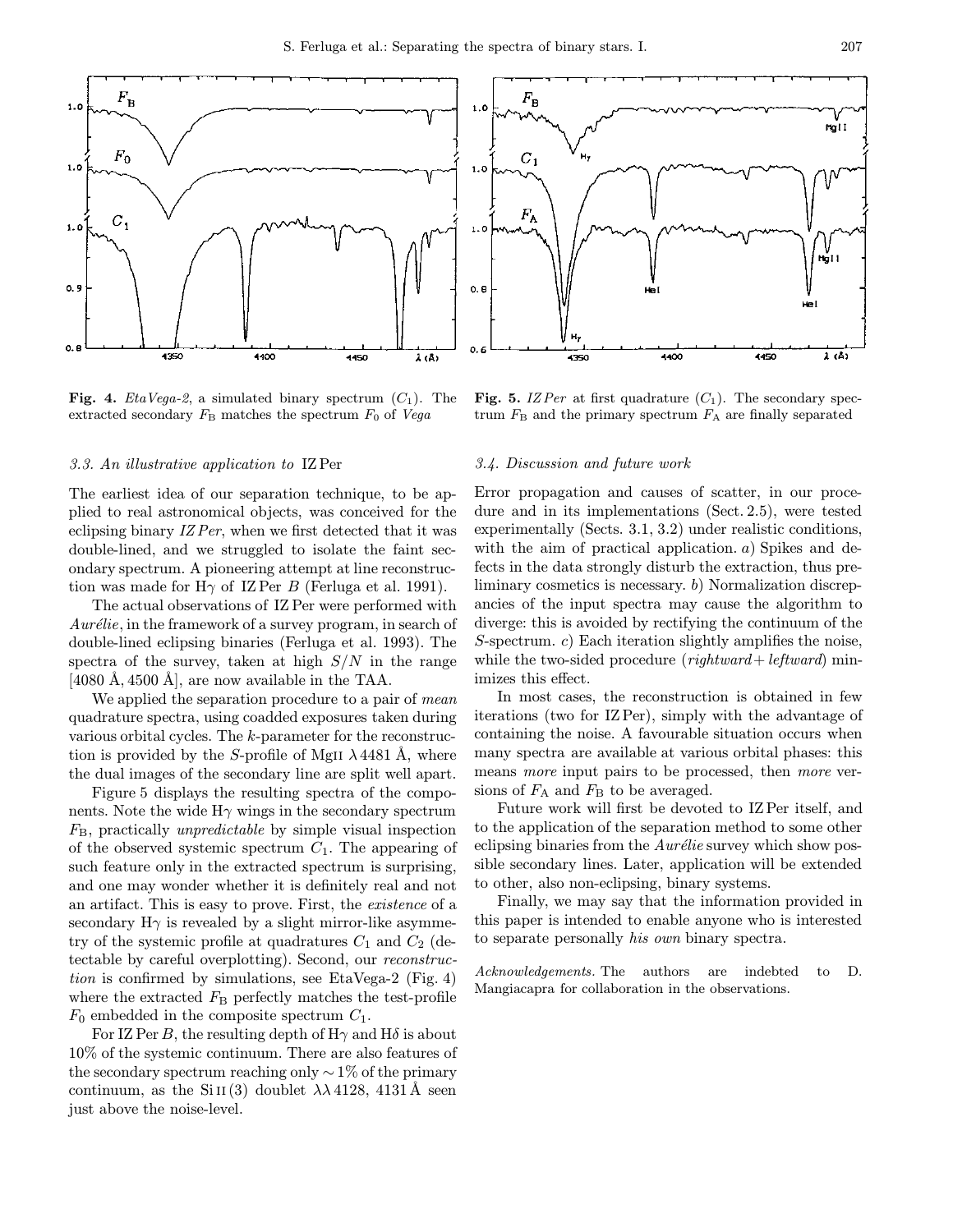#### Appendix A: Analysis of the S-profile

Here we shall analyse how information of the secondary component is preserved in the difference-spectrum, and how it can be extracted. In principle, this case is not very different from resolving a blend of two nearby lines, the only peculiarity being that here one component of the blend is in emission, having also the same strength as the other in absorption. So one possible way of studying the difference-spectrum is to consider the S-features as being particular blends, treatable by special deblending methods currently available for spectroscopic data-analysis.

The application of a conventional best-fit, however, could not be the optimum choice when the special goal is just to determine k. Our idea is that, in a merged  $S$ -profile, the distortion of the lobes should betray the distance between the two embedded images of the line (while this distortion may be smoothed by fitting). We propose an original method which provides  $k$  and the parent-line parameters by directly measuring the shape of the S-profile, for gaussian lines (while the lorentzian case is similar).

Let us represent an absorption line of an intensitynormalized spectrum with the gaussian:

$$
F(\lambda) = 1 - D \cdot e^{-\pi D^2 (\lambda - \lambda_0)^2 / W^2},
$$

where  $\lambda_0$  D, and W (central wavelength, central depth, and equivalent width) are the standard parameters of the line. Then the S-profile is given by:

$$
S(\lambda) = 2D \cdot e^{-\pi D^2 [(\lambda - \lambda_0)^2 + (k/2)^2]/W^2} \cdot \sinh \frac{\pi D^2 (\lambda - \lambda_0) k}{W^2},
$$
\n(A1)

where  $k$  is the shift-parameter, as defined above.

The basic parameters of the S-profile, which can be directly measured from the difference spectrum, are the following:  $\lambda_1$  I<sub>1</sub>, and  $W_1$  (peak wavelength, peak intensity, and equivalent width of the positive lobe), as represented in Fig. 3.4. Alternatively to  $\lambda_1$ , it may be convenient to measure the quantity  $s = 2(\lambda_1 - \lambda_0)$ , that is the separation between the two S-profile peaks.



Fig. A1. Basic parameters of the S-profile

The peak wavelength  $\lambda_1$  can be derived, in terms of the original line parameters, from Eq. (A1) with the condition  $dS(\lambda_1)/d\lambda = 0$ , leading to:

$$
\frac{k}{s} = \tanh \frac{\pi D^2 s k}{2W^2} . \tag{A2}
$$

The other quantity  $I_1 = S(\lambda_1)$  can be also obtained from Eq. (A1) by substitution:

$$
I_1 = D \cdot [e^{-\pi D^2 (s-k)^2 / 4W^2} - e^{-\pi D^2 (s+k)^2 / 4W^2}]; \text{ (A3)}
$$

and the same can be done for  $W_1 = \int_{\lambda_0}^{\infty} S(\lambda) d\lambda$ , which becomes:

$$
W_1 = D \cdot \int_{-k/2}^{k/2} e^{-\pi D^2 \lambda^2 / W^2} d\lambda . \tag{A4}
$$

Relations (A2), (A3) and (A4) form a system of implicit equations, where the unknowns are  $k$ ,  $D$ , and  $W$ ; while s,  $I_1$  and  $W_1$  (parameters of the S-profile), together with  $\lambda_0$  (central wavelength of the S-profile), are measurable quantities.

The solution of this system of equations can be achieved by the following half-analytical, half-numerical technique. First, from Eq. (A2) we obtain the term:

$$
\eta(k) = \frac{D^2}{W^2} = \frac{2}{\pi s k} \operatorname{arctanh} \frac{k}{s} . \tag{A5}
$$

Then we substitute this expression in Eq.  $(A3)$ , writing the central depth as a function of  $k$ :

$$
D(k) = I_1 \cdot [e^{-\pi \eta(k)(s-k)^2/4} - e^{-\pi \eta(k)(s+k)^2/4}]^{-1}.
$$
 (A6)

By substituting the above expressions of  $\eta(k)$  and  $D(k)$  in Eq. (A4), we finally obtain:

$$
W_1 = D(k) \cdot \int_{-k/2}^{k/2} e^{-\pi \eta(k)\lambda^2} d\lambda . \tag{A7}
$$

This is an equation in the single unknown  $k$ ; but it still has an implicit form, and is rather complicated. Since it seems impossible to derive the solution analytically, we find the value of  $k$  in a numerical form. In fact, there are actually many different routines designed to solve cases such as Eq.  $(A7)$ .

So, we finally use the resulting value of  $k$  to calculate  $D$  and  $W$  from  $(A4)$  and  $(A5)$ . In conclusion, a practical algorithm can be established (Bravar & Ferluga 1995), simply making the conversion  $\{I_1, W_1, s\} \rightarrow \{D, W, k\};$ this will be available within the *Trieste-Aurélie-Archive* on line (via www).

The above conversion is reliable, as far as the S-profile is not remarkably altered by the noise. Only the S-features generated by isolated lines can be processed; if more of them are available, a *mean* value of  $k/\lambda$  (same for all lines) can be derived, thus improving the accuracy.